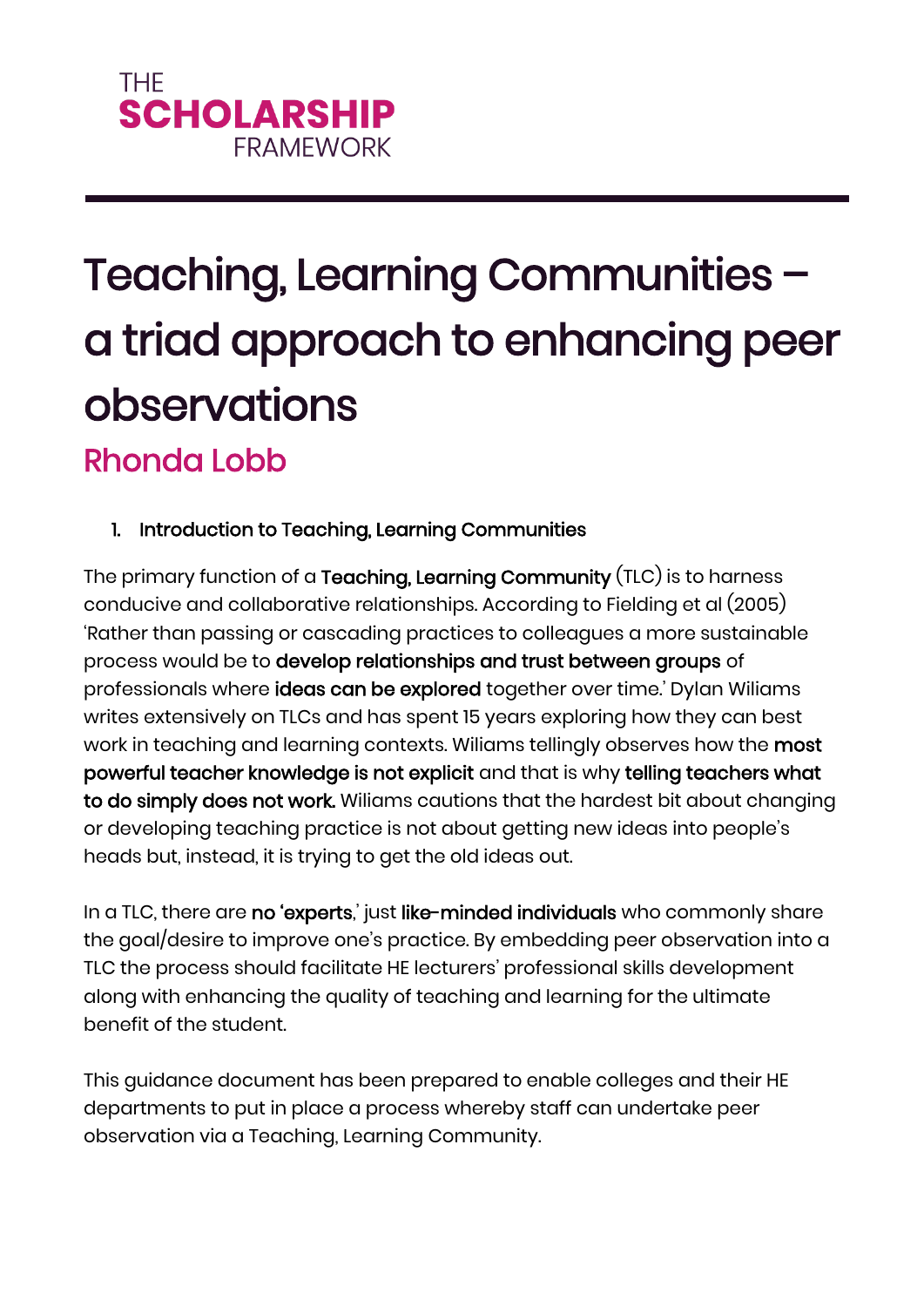

# 2. Aims of the TLC process

The aims of the TLC process are:

To enhance current observation practice by promoting wider collaboration across curriculum areas.

To encourage collaboration, confidence and a scholarly discourse.

To encourage the sharing of 'good' practice in teaching and learning.

To encourage all staff to reflect on the effectiveness of their practice and to identify development needs where applicable.

To highlight areas for inclusion in the Performance Enhancement Review/Appraisal Process.

To develop mechanisms for staff to disseminate scholarly activity.

To identify areas for dissemination at local Teaching and Learning events.

To help in enhancing the learning experience for HE students.



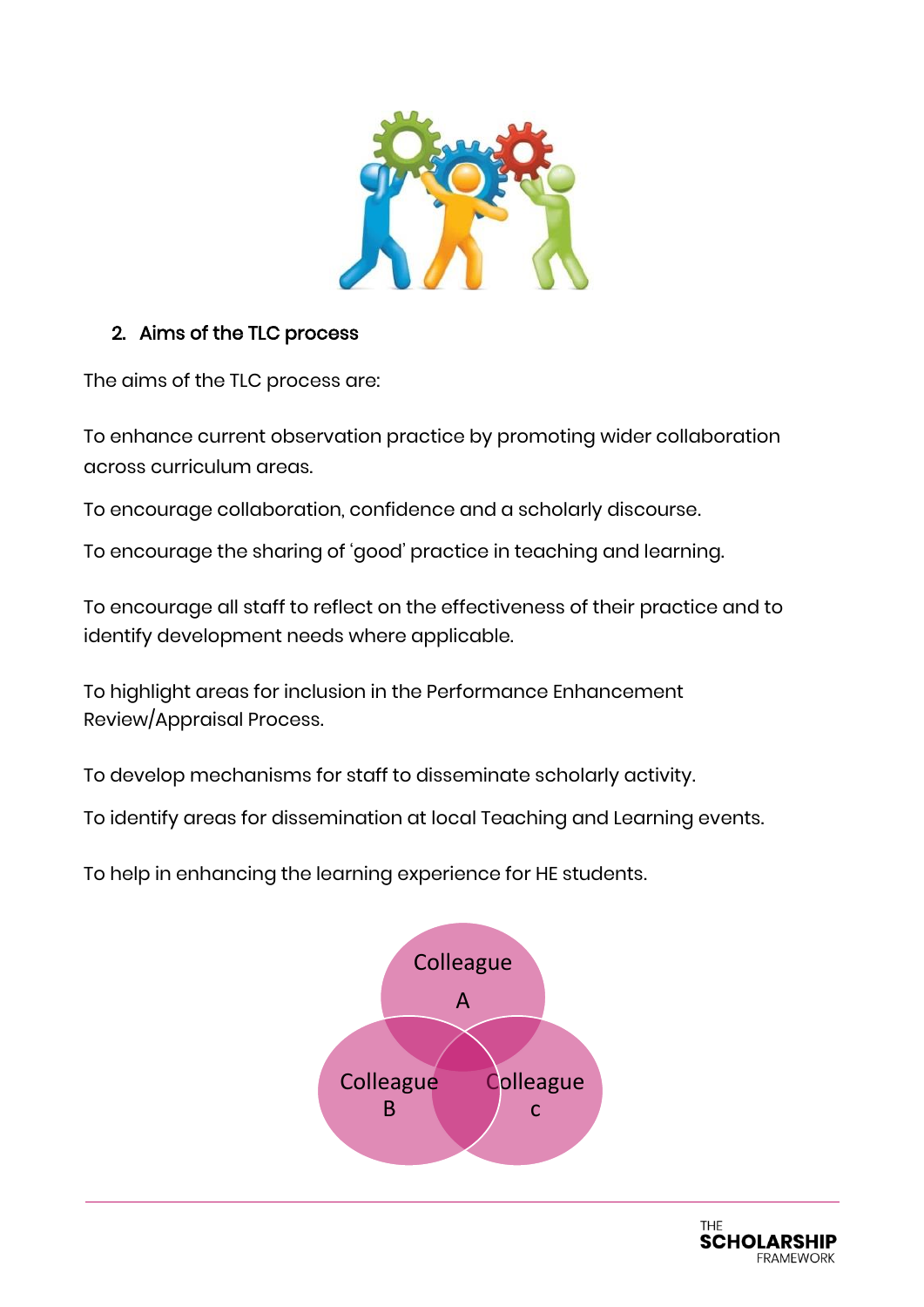### 3. Scope and expectations of the process

This process should apply to all staff teaching on HE awards, irrespective of mode and location of delivery. The following diagram gives an illustration of how the process can be introduced:



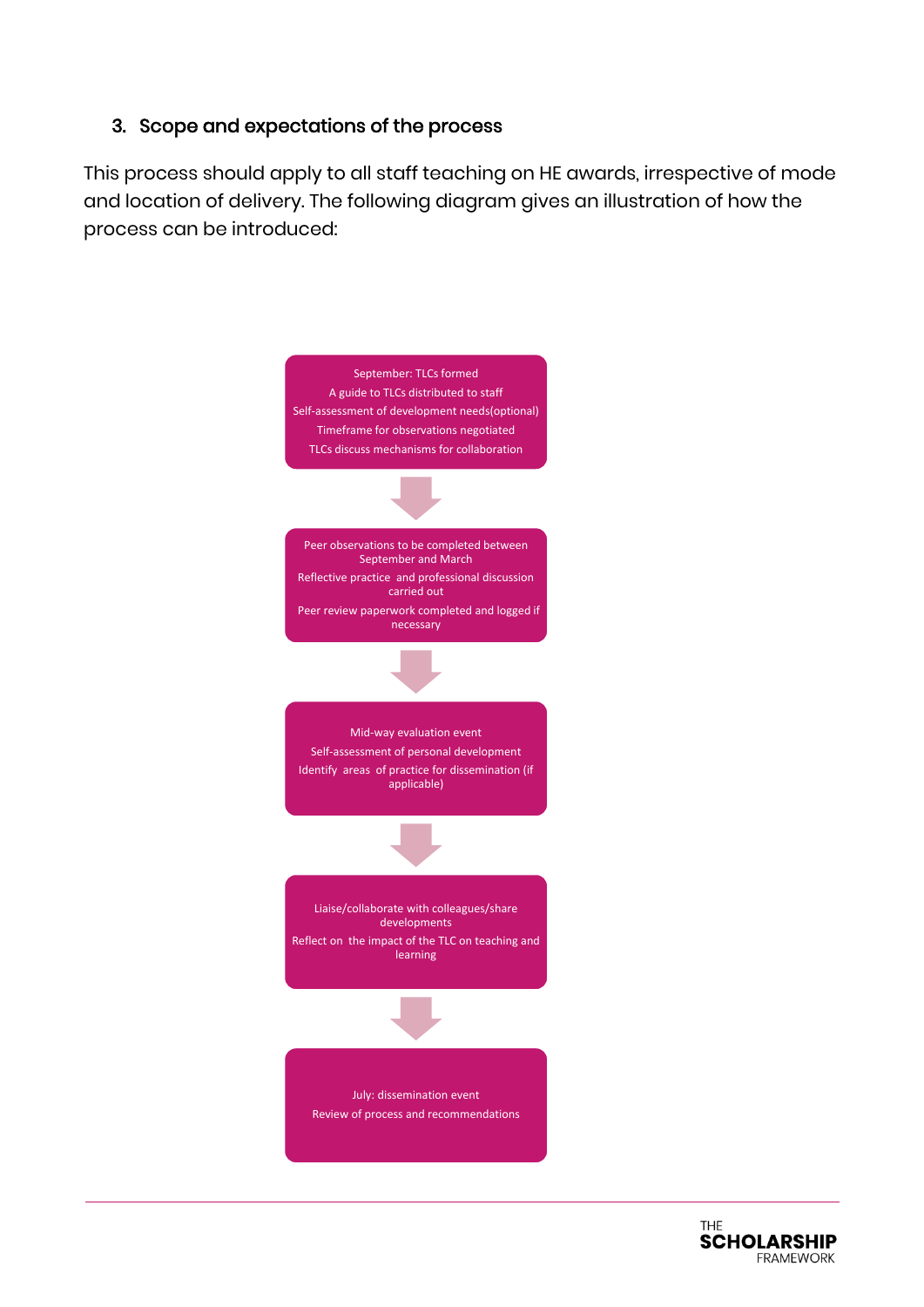### 3.1 Organising and facilitating the groups

Ideally, HE lecturers should have some involvement in determining the triad groupings. If that proves to be problematic, HE managers could work together to assist the process. There are many considerations when determining the groups and it is probably wise to have a back-up plan if groups don't work for whatever reason. HE managers could ask lecturers to identify a specific theme they would like to explore, e.g. developing students' critical thinking skills or developing resources for online learners. Groups could then be formed according to themes. Groups could also be formed by allocating more experienced lecturers with less experienced lecturers; however the groups are organised, they should ideally be formed with staff across three different curriculum areas to promote collaboration across institutions.

If at all possible, some allocated time should be set aside at the beginning of the first term for groups to initially meet and familiarise themselves with each other and the process. Clear guidance and expectations should also be discussed at this stage and this will differ according to each college context. In Appendix 1, there is a pre-trial evaluation tool which could be adopted/adapted by college managers to evaluate lecturer expectations at the start of the process.



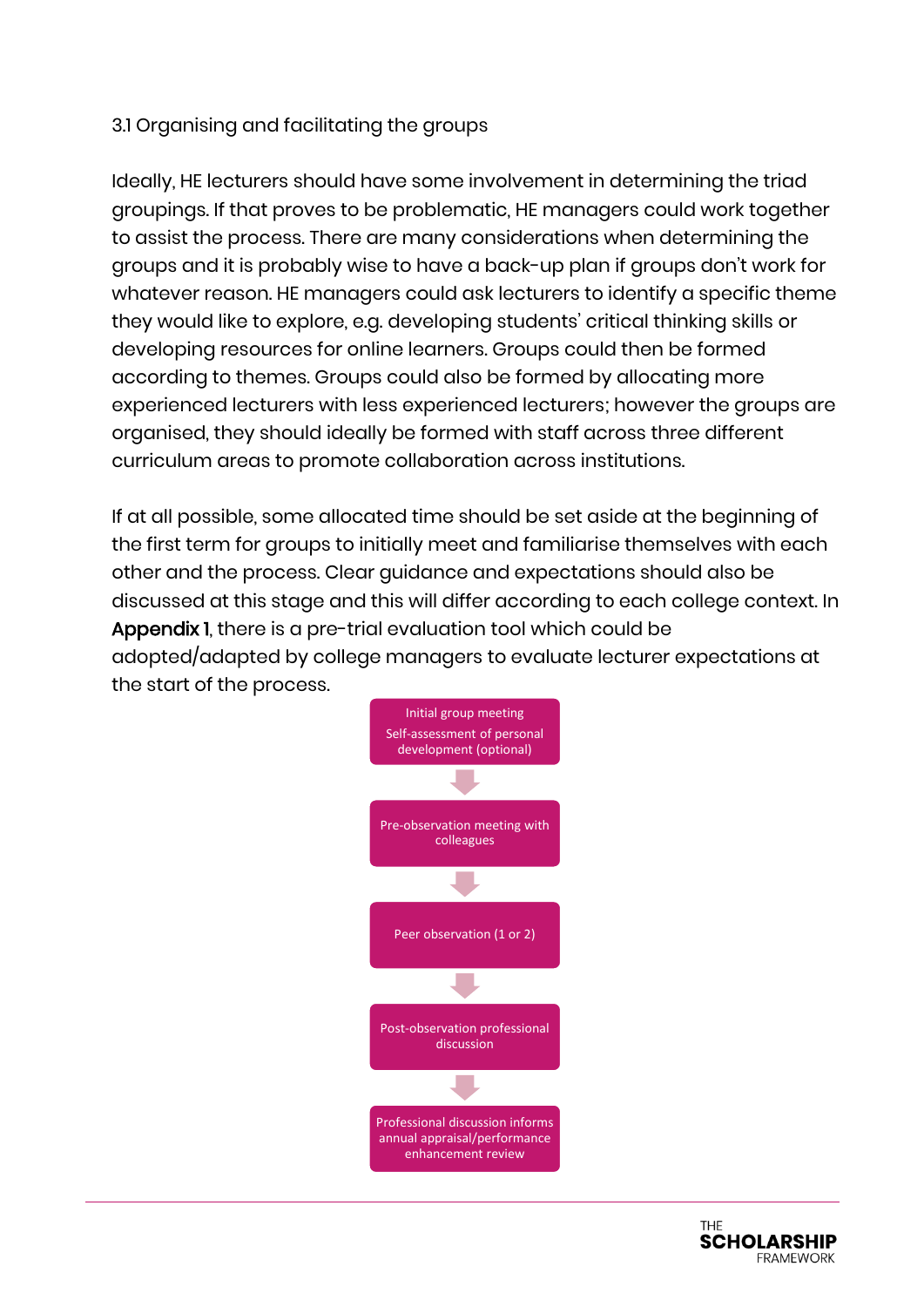## 3.2 Initial group meeting

Clearly, there are many methods in which the TLCs can be introduced to college lecturers and, almost certainly, the approach adopted will be influenced by the current observation approach adopted in each setting. Ideally, if the triad approach is significantly new, then the process should be introduced face to face whereby lecturers have the opportunity to ask questions about the process. This is an excellent opportunity to have conversations about teaching and learning across departments and college managers could consider how this opportunity could be fully exploited. There may be opportunity to share and develop resources and collaborate on pedagogical research where discussion reveals common concerns and issues. Each college would need to consider expectations such as peer observation documentation and whether this is to be stored centrally, within curriculum areas or with the individuals involved. Likewise, if colleges intend to use the TLC process to inform teaching and learning dissemination events, lecturers should be informed about this at the start of the process. Appendix 2 has a self-assessment tool which could be adopted/adapted as an initial icebreaker/introduction to the process

### 3.3 Responsibility

The responsibility for ensuring that the process is completed will depend on the culture and structure within each college context. If peer observation is entirely new to the setting, then it is logical that a senior member of staff is given some responsibility for facilitating the process. Key responsibilities may involve liaising with curriculum teams to ensure that TLCs are operational, organising meetings and carrying out evaluations. On occasion, the postholder appointed may need to act as an arbitrator if any difficulties arise. If graded observations are still practised within the institution then senior management will need to clarify whether the triad approach is in place of graded observations or is to run alongside such a scheme.

# 4. Focus for the TLCs

The overall aim of the TLC is to support HE lecturers in their professional development. The aim of the TLC is to be supportive, collaborative and developmental; whilst lecturers will have been allocated into small groups of

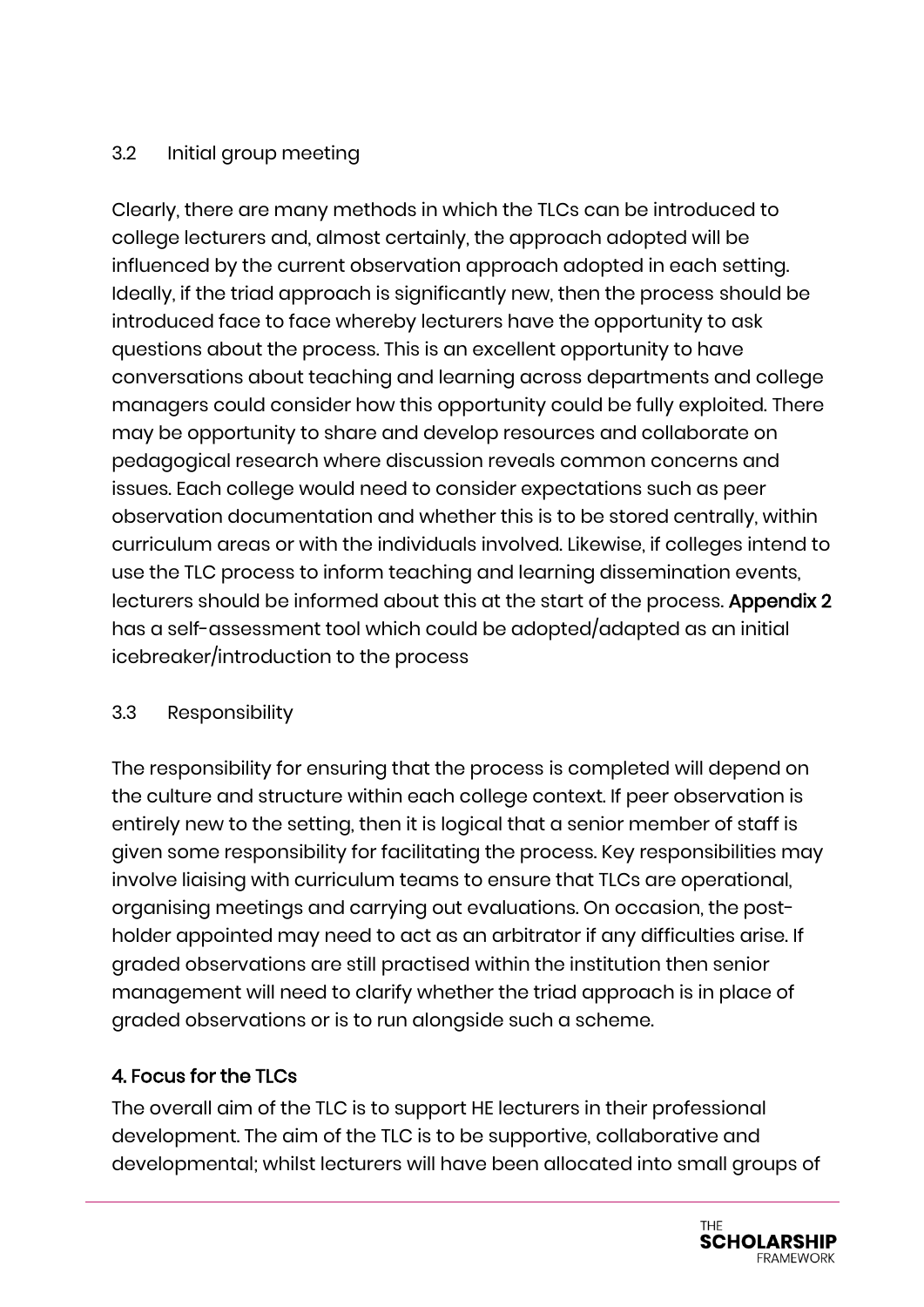three, it is recommended that it should be their choice whether they observe one or two of their colleagues. The focus should be on generating qualitative feedback for the development of professional practice and teaching and learning at the college. It is recommended that colleges support the process by allocating additional time to review the process at a mid-way point and to support lecturers who may not feel confident at giving feedback on an observation. Some colleges may also like to consider implementing introductory workshops on how to give effective feedback to peers. Where at all possible, it is further recommended that colleges allocate some designated time throughout the year for lecturers to meet and discuss their professional development.

Appendix 3 has an evaluation tool which could be adopted/adapted to gain some valuable insight mid-way throughout the year. This would be an ideal opportunity to explore the potential of further collaboration among TLCs or if learning from the groups could be disseminated at an end-of-year event. Whether the college decides to plan for dissemination events or not, at the very least individuals should feel more prepared to discuss their professional practice and development needs at appraisal. It is important that TLCs continue to meet throughout the year, post observation and feedback, to further support and learn from each other; however, this will undoubtedly be influenced by a number of factors, most significantly, time and space allocated by each institution. Whilst outcomes of the TLCs and peer observations will vary, this should at the very least include greater insight into teaching practice at the college in addition to promoting a professional reflective dialogue. Appendix 5 and 6 have examples of observation documentation that could be adopted/adapted.

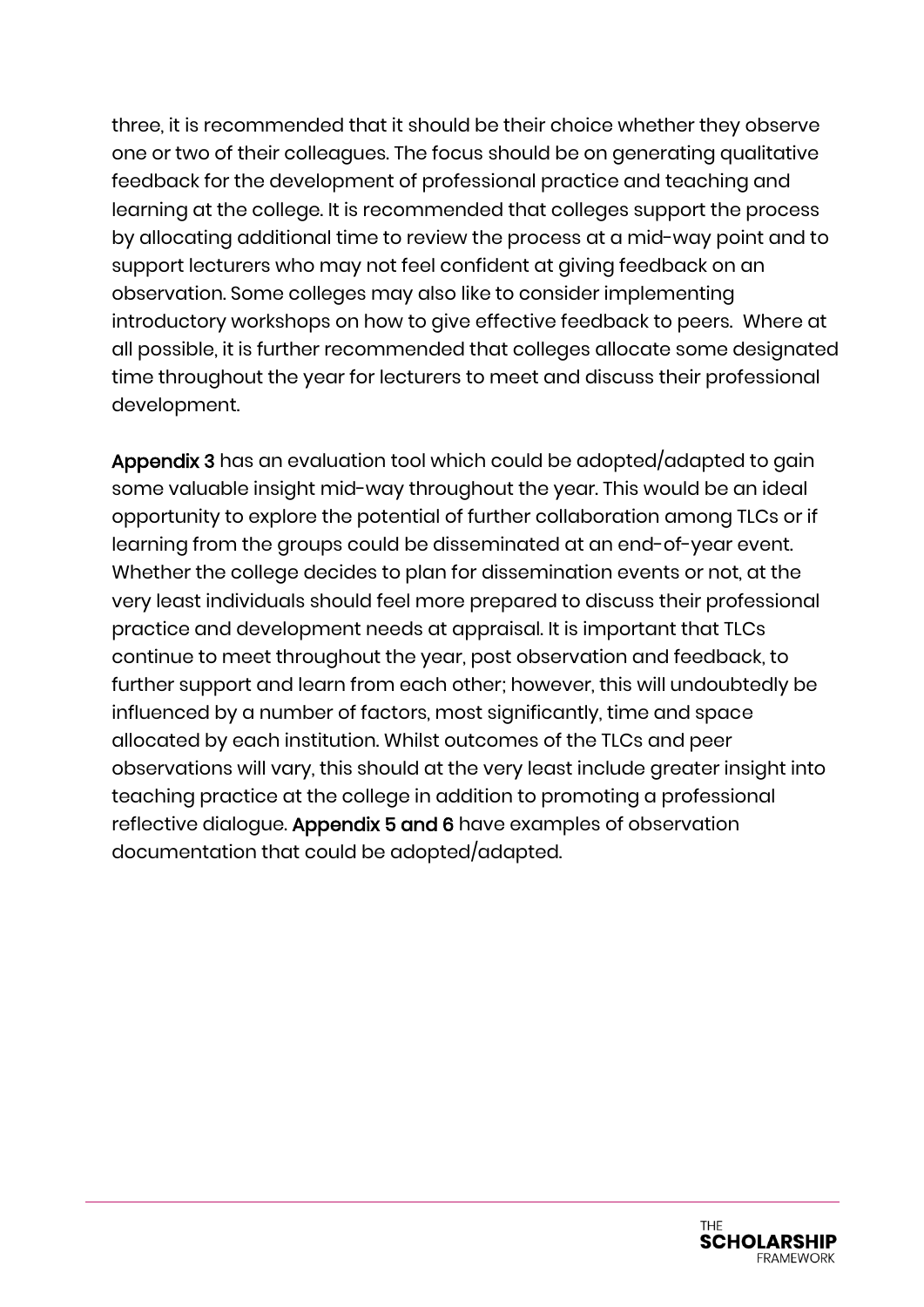## 5. Evaluating Impact of TLC

As with any new professional development activity it will be essential to carry out a robust and valid evaluation. If the pre-trial evaluation and interim evaluations have been carried out, then this should shed light on what areas to focus on at the end of the academic year. As suggested earlier in this guidance document, colleges could potentially hold a dissemination event for evidencing learning or, in some smaller contexts, the Head of HE may prefer to carry out an post appraisal evaluation. However the evaluation is carried out, the information obtained should feed into the college's CPD programme for the subsequent year. Whilst it may sound obvious, it is important to ensure that adequate time is allocated to carry out an evaluation. This will guarantee that the process can be developed effectively for each college setting. Key messages from the evaluation should be shared with the relevant post holders to ensure that future development needs are met. Appendix 7 shows an example of an evaluation tool which could be adopted/adapted by colleges.

#### References

Fielding, Michael et al. (2005). Factors Influencing the transfer of good practice. Nottingham: DfES Publications. Available from: [http://webarchive.nationalarchives.gov.uk/20130401151715/https://www.education.g](http://webarchive.nationalarchives.gov.uk/20130401151715/https:/www.education.gov.uk/publications/eOrderingDownload/RR615.pdf.pdf) [ov.uk/publications/eOrderingDownload/RR615.pdf.pdf](http://webarchive.nationalarchives.gov.uk/20130401151715/https:/www.education.gov.uk/publications/eOrderingDownload/RR615.pdf.pdf)

Wiliams, D. (2018). Professional Development. Available from: [http://www.dylanwiliam.org/Dylan\\_Wiliams\\_website/Welcome.html](http://www.dylanwiliam.org/Dylan_Wiliams_website/Welcome.html)

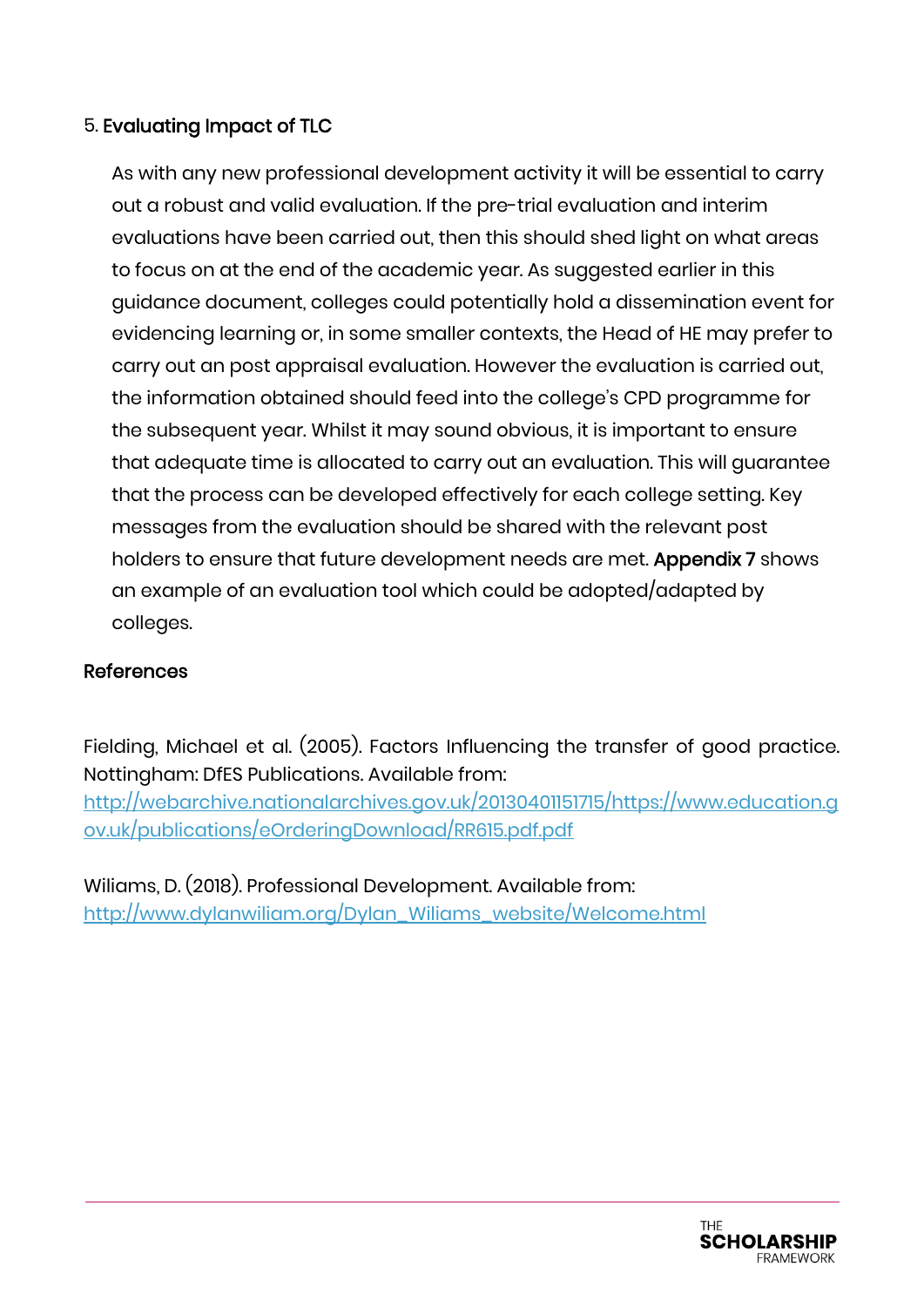Pre-trial evaluation tool

- 1. What do you hope to gain from the TLC experience?
- 2. Are there any specific skills or areas that you hope to develop over the next 12 months?
- 3. What do you believe is the focus of the TLC process?
- 4. How important do you think it is to engage in peer observation?
- 5. What impact do you think the TLC might have on your practice?
- 6. To what extent do you currently have on-going discussions about teaching practice with colleagues
	- a) Within curriculum area? b) Outside curriculum area?
- 7. How do you think the TLC project will impact on students?

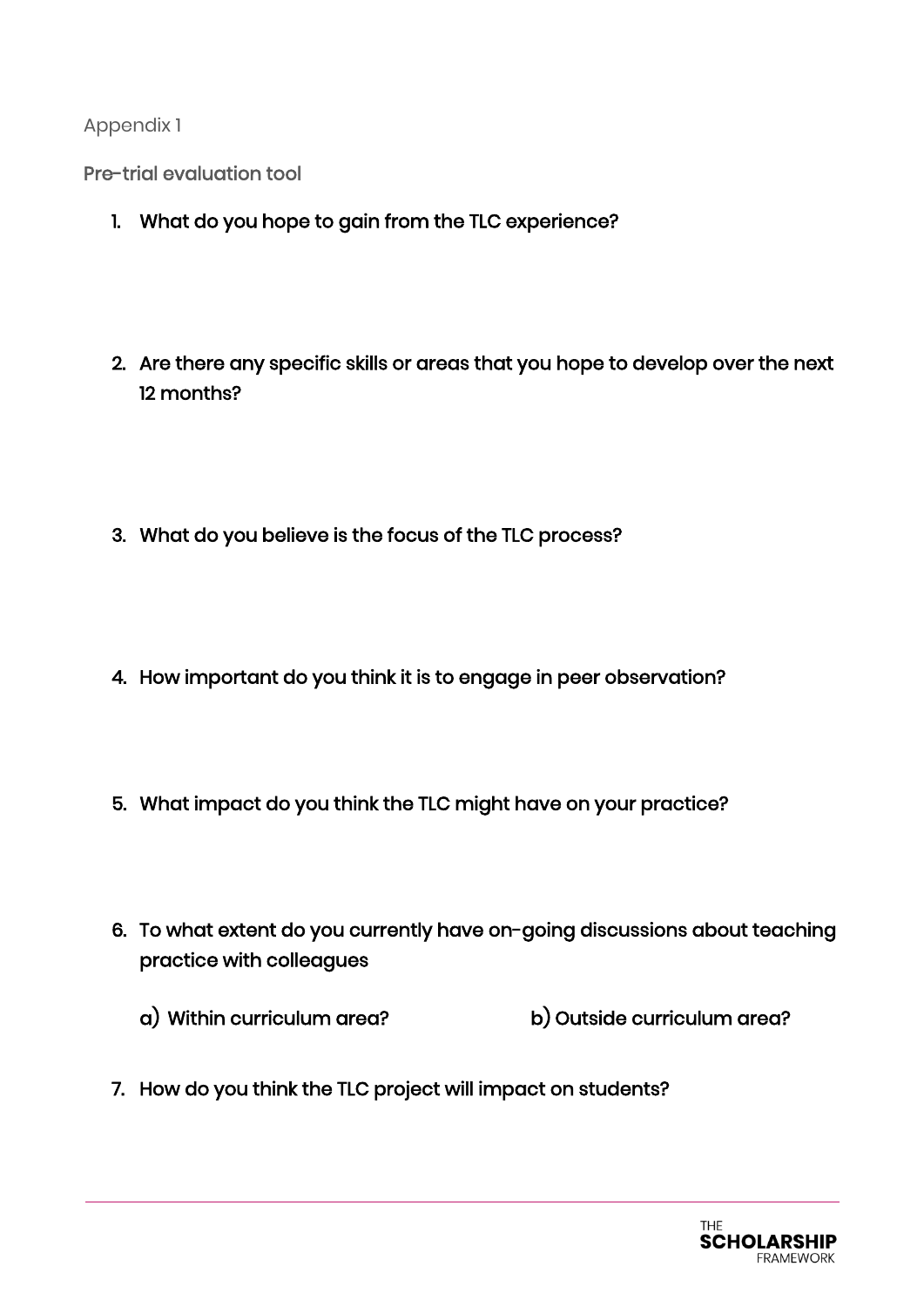#### Initial self-assessment tool

- 1. What elements of Teaching, Learning Assessment (TLA) do you have an interest in or would be of use for you to focus upon or develop? (You may wish to use feedback from your last observation or discussion from performance review/annual appraisal.)
- 2. What are your aims/hopes related to focusing on the element of TLA that you have identified?
- 3. Based on the element of TLA that you would like to develop, what things have you already tried? What things have you done that have shown some potential?
- 4. What part of this TLA focus do you wish to further explore? This may be where you identify some sources of information to help, or your group share ideas they have used/seen/heard of.

#### Examples of areas you may be keen on developing:

Extent of students' peer learning and group work Embedding more peer work into the curriculum (using peers/buddies from more advanced groups) Encouraging students to actively self-assess Students' engagement and use of subject specific terminology Developing effective interaction within the classroom Developing digital pedagogies Exploring students' perceptions of assessment feedback Developing tools for student feedback on teaching and learning Exploring students' perceptions of the NSS (comparing the UK with the USA) Providing 'empty' modules/space for students to negotiate their own learning outcomes Embedding study/professional skills into the curriculum Fitness for purpose of chosen activity/delivery method Students' demonstration of higher level analytical skills Effectiveness of questioning techniques Students' understanding of topic(s) Demonstration of independent learning by students Students' contribution to the topic(s)/context Students' ability to disseminate their scholarly activity Exploring subject areas' pedagogy: is there a distinct subject pedagogy? How would this be articulated?

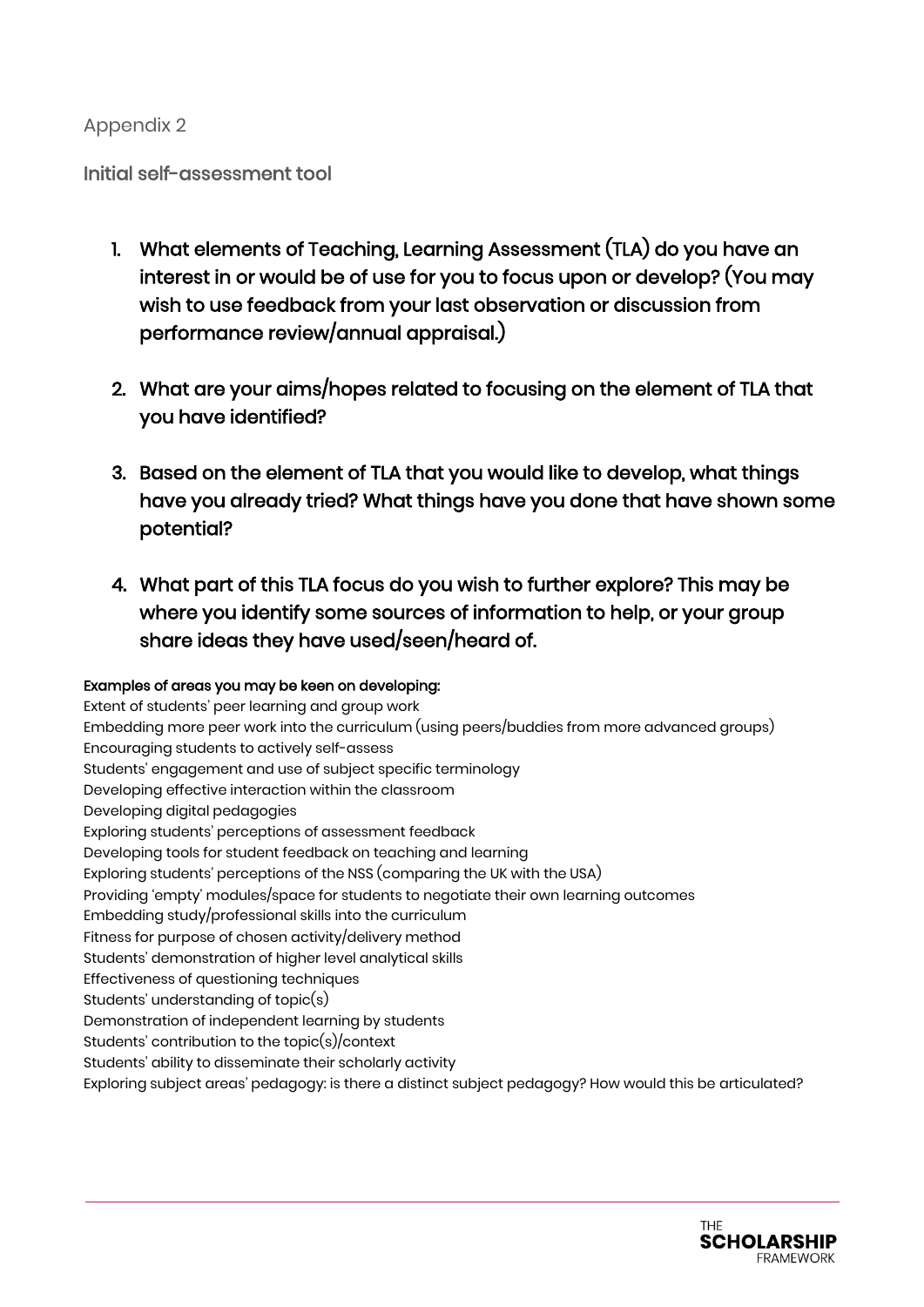Interim evaluation tool

Reflecting on the TLC experience to date, please answer the following questions:

- 1. What examples of scholarly activity have you observed during the TLC process? This can be either staff or student scholarly activity. (Scholarly activity can be anything that demonstrates subject expertise and enhances the student learning experience.)
- 2. What, if anything, are you finding most useful about the TLC experience?
- 3. What are you finding most challenging about engaging in the TLC process?
- 4. What is the impact of learning from the TLC experience so far?

- 5. What plans do you have to continue to develop your teaching-related knowledge, skills and practice through teacher-related CPD?
- 6. How might the TLC process be developed to assist you further?

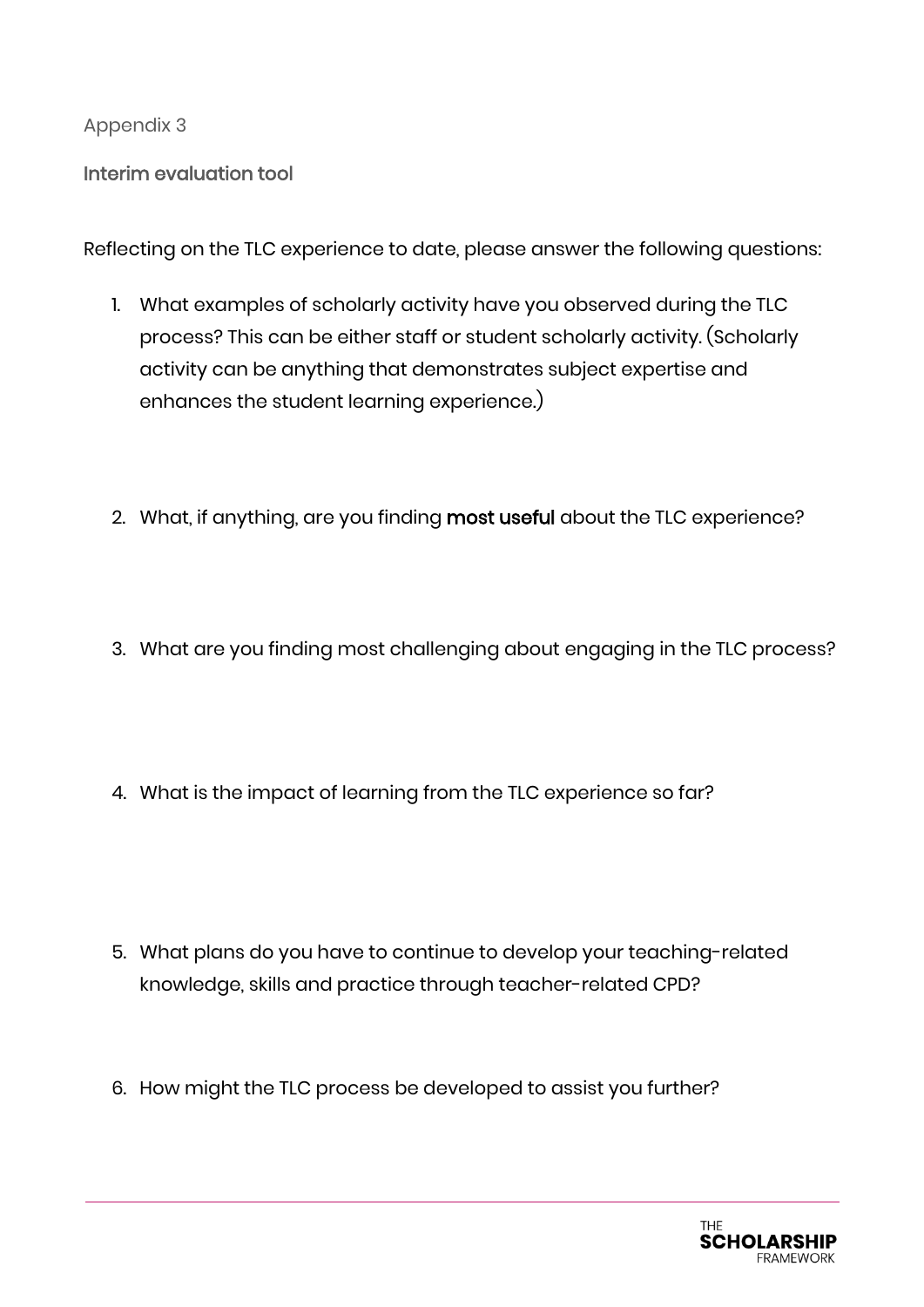Example Pre-observation Paperwork - Setting the context (to be completed prior to observation)

Subject and level\_\_\_\_\_\_\_\_\_\_\_\_\_\_\_\_\_\_\_\_\_\_\_\_\_\_\_\_\_\_\_\_\_\_\_\_

Type of session and duration\_\_\_\_\_\_\_\_\_\_\_\_\_\_\_\_\_\_\_\_\_\_\_\_\_\_\_

| Number of students |  |
|--------------------|--|
|--------------------|--|

1. What will be the aims/outcomes of the observed session?

2. What contextual information may be needed? (Is there anything you feel your peer should know?)

3. What would you specifically like feedback on? (E.g. use of new approach, use of technology, pace of session, giving verbal feedback, getting students to interact more.)

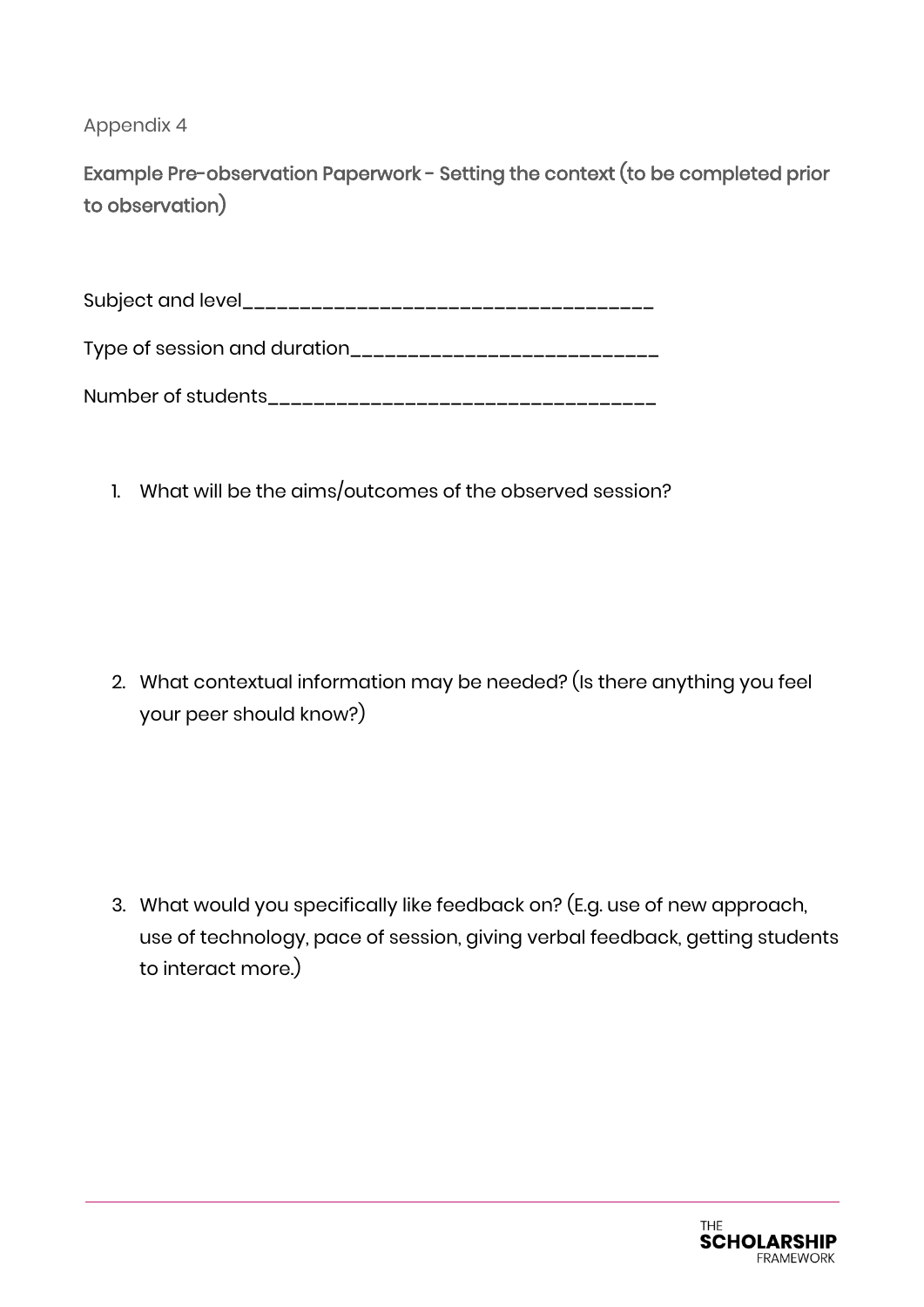Example Peer Observation Record

| Name of Observer | Subject area |
|------------------|--------------|
| Name of Observee | Subject area |
| Date             | Location     |

- 1. What do you feel enhanced learning in this session? Or what was the impact of this session on learners?
- 2. What worked well in the session?
- 3. Referring to the aspect the observee highlighted on their pre-observation form, what would you like to share?
- 4. From the observation, what might you like to use in your own practice?

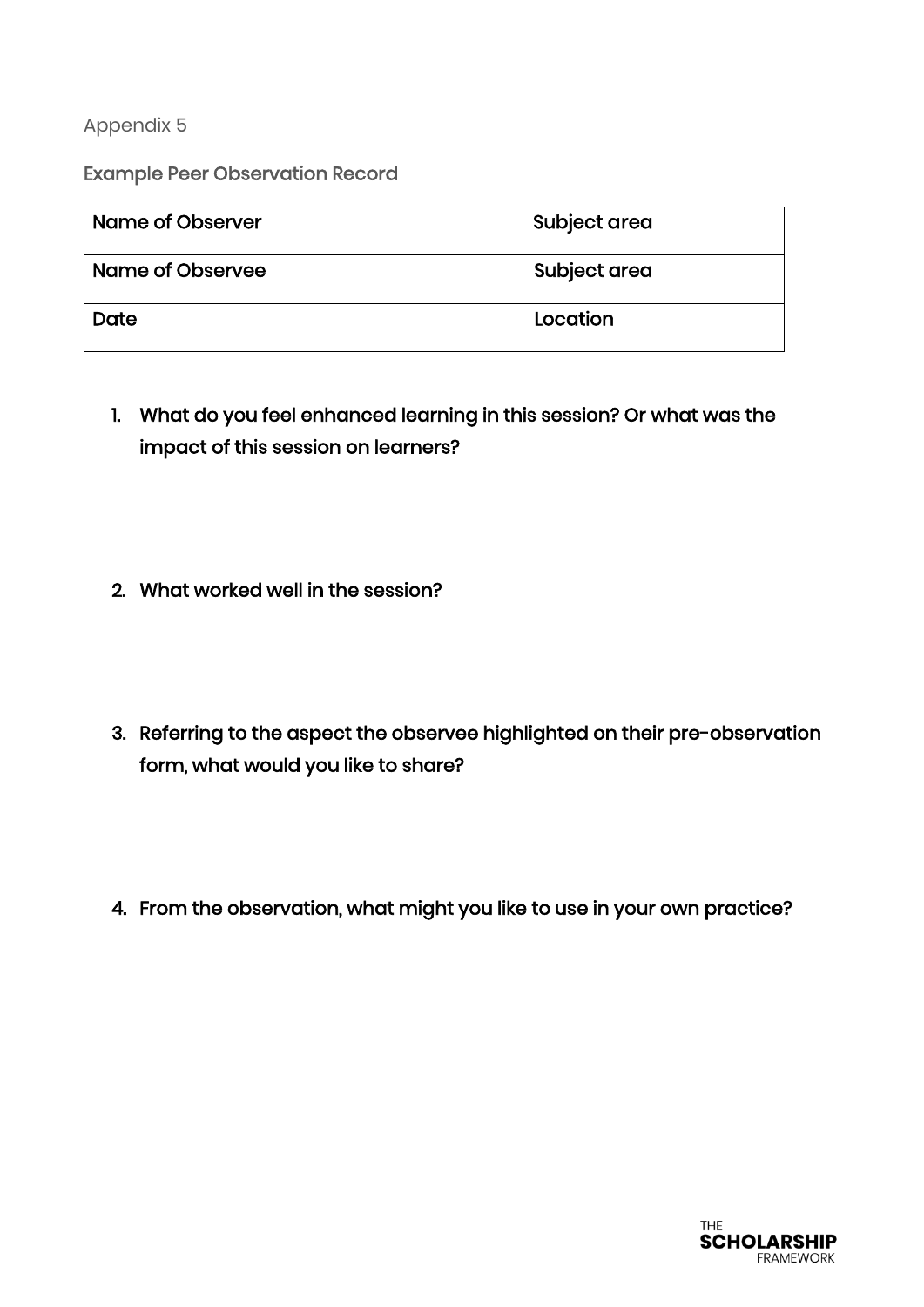

University Centre Sparsholt

Peer Observation of Teaching and Learning

| Lecturer:    | Location:                           |
|--------------|-------------------------------------|
| Observer:    | Student group:                      |
| Unit:        | Level of learners $(4, 5, 6$ or 7): |
| Date & time: | Duration of observation:            |

Aims of observation (you might like to consider some of the following: reviews and recap of learning; management of behaviour; \*explanation; communication, style and delivery; use of ILT; \*how to make the subject interesting; \*intellectual stimulation; effective engagement and participation by students; teaching and \*challenge at the appropriate level (4, 5, 6 or 7); variety of differentiated teaching methods for the particular group; developing independence). 1 2 3 \*Link directly to National Student Survey (NSS) questions on teaching quality

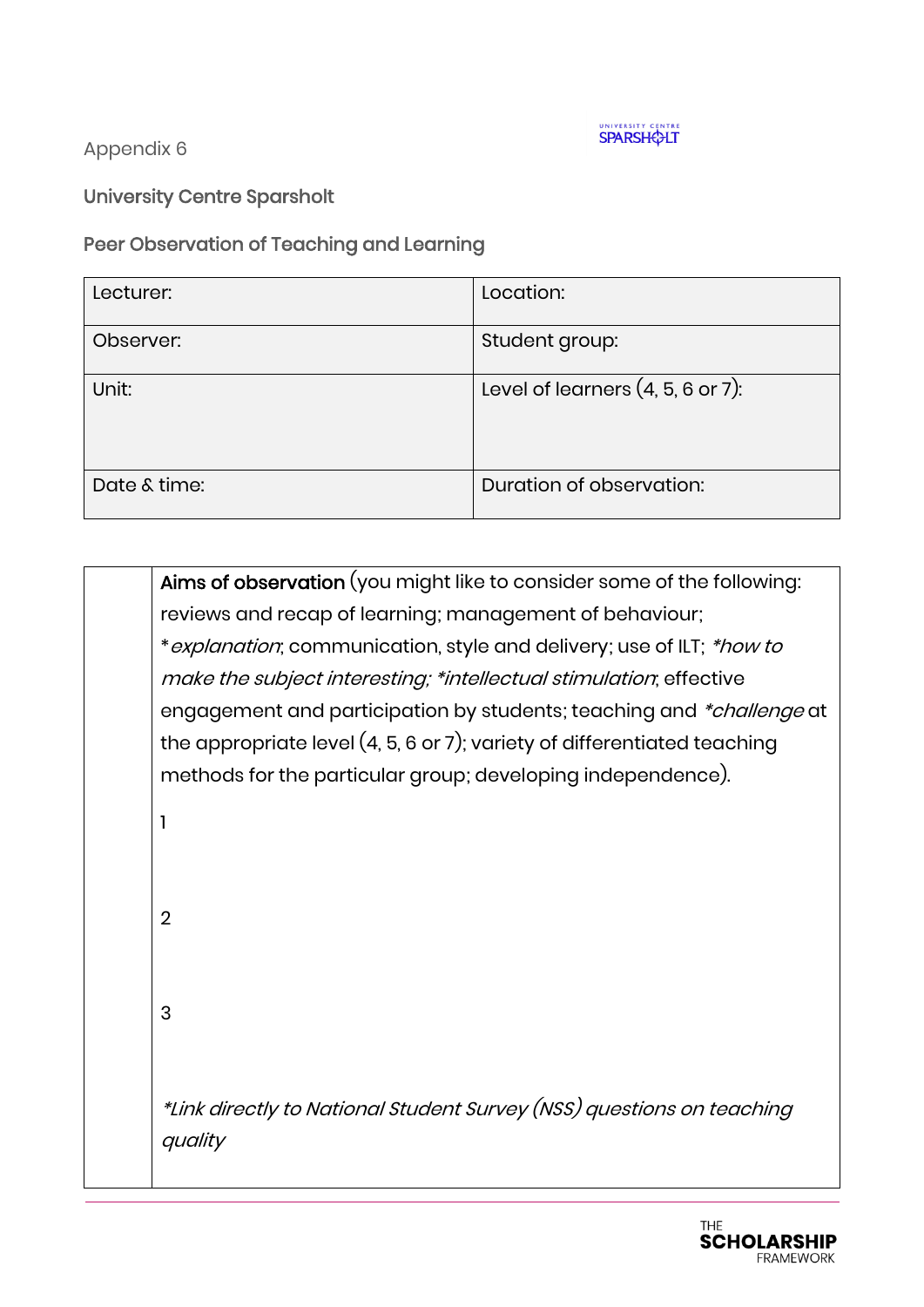|                | Inclusion of scholarly activity within taught session                  |
|----------------|------------------------------------------------------------------------|
|                | Activities or practice observed to take forward into your own delivery |
| 1              |                                                                        |
|                |                                                                        |
|                |                                                                        |
|                |                                                                        |
| $\overline{2}$ |                                                                        |
|                |                                                                        |
| 3              |                                                                        |
|                |                                                                        |
|                |                                                                        |
|                |                                                                        |

# Action plan

| Activity or | Action (what   | Cohort & date   | Reflection on | Further    |
|-------------|----------------|-----------------|---------------|------------|
| practice    | you will do to | of introduction | impact or     | changes or |
| identified  | include the    | or              | effect of new | amends to  |
| during peer | activity into  | implementation  | practice      | practise   |
| observation | your own       |                 |               |            |
|             | practice)      |                 |               |            |
|             |                |                 |               |            |
|             |                |                 |               |            |
|             |                |                 |               |            |
|             |                |                 |               |            |
|             |                |                 |               |            |

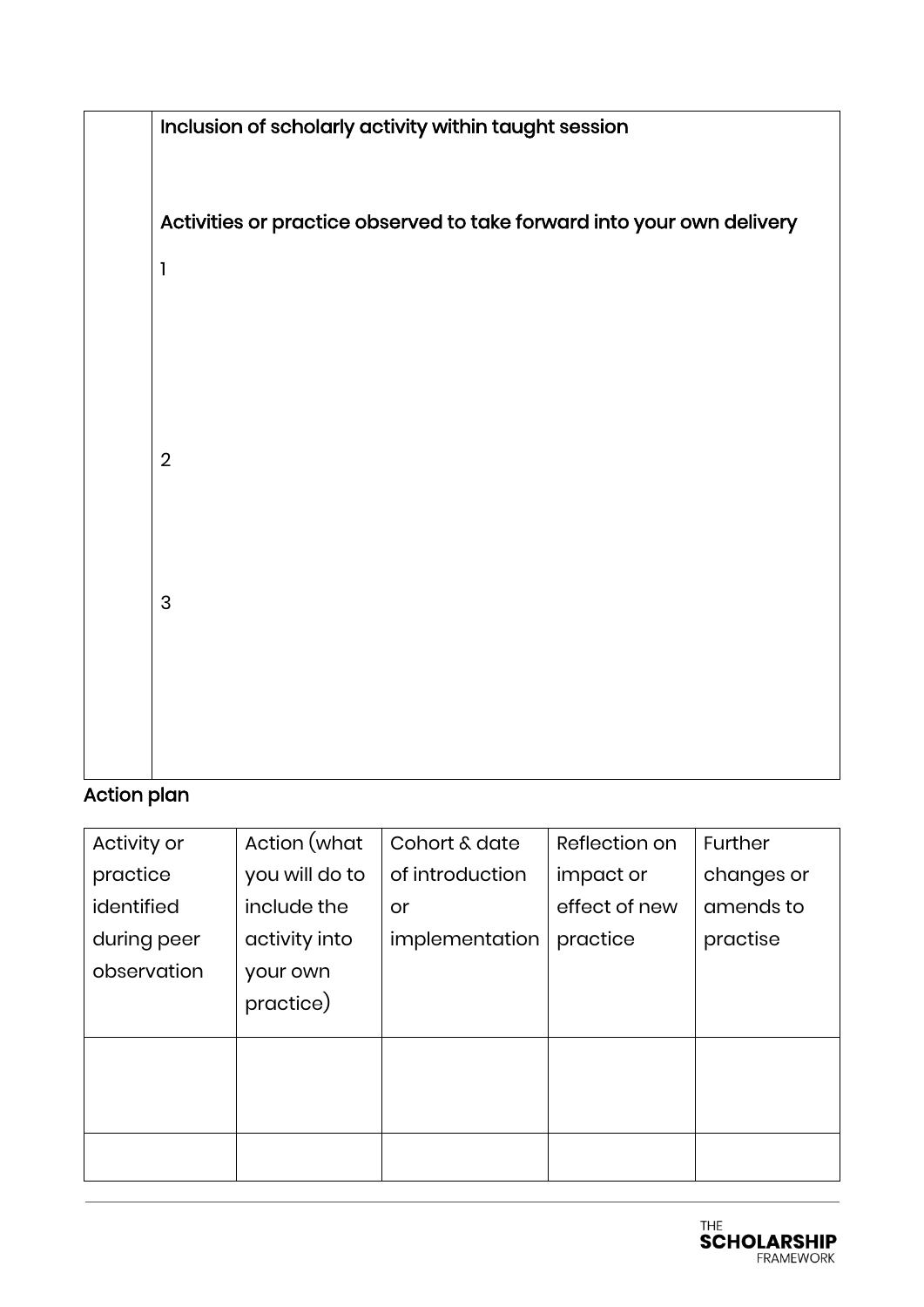#### Session profile

The National Student Survey contains four statements that relate to the quality of teaching:

- 1. Staff are good at explaining things.
- 2. Staff have made the subject interesting.
- 3. The course is intellectually stimulating.
- 4. My course has challenged me to achieve my best work.

The section below uses questions keyed to the NSS and reflective of the 'Indicators of sound practice' found in the UK Quality Code, Chapter B3, Learning and Teaching. You should use the context of your observation as follows:

- A. Is planning sufficient to support delivery of the learning outcomes? (1)
- B. How good are the materials provided to support learning? (2,4)
- C. Is there effective engagement with, and participation by, students? (2,3)
- D. How effective is the breadth, depth and pace of teaching? (4)
- E. Are the students being taught and challenged at the appropriate level, i.e. level 4, 5 or 6?  $(4)$
- F. Is there an effective and suitable variety of teaching methods for this particular group? (2)

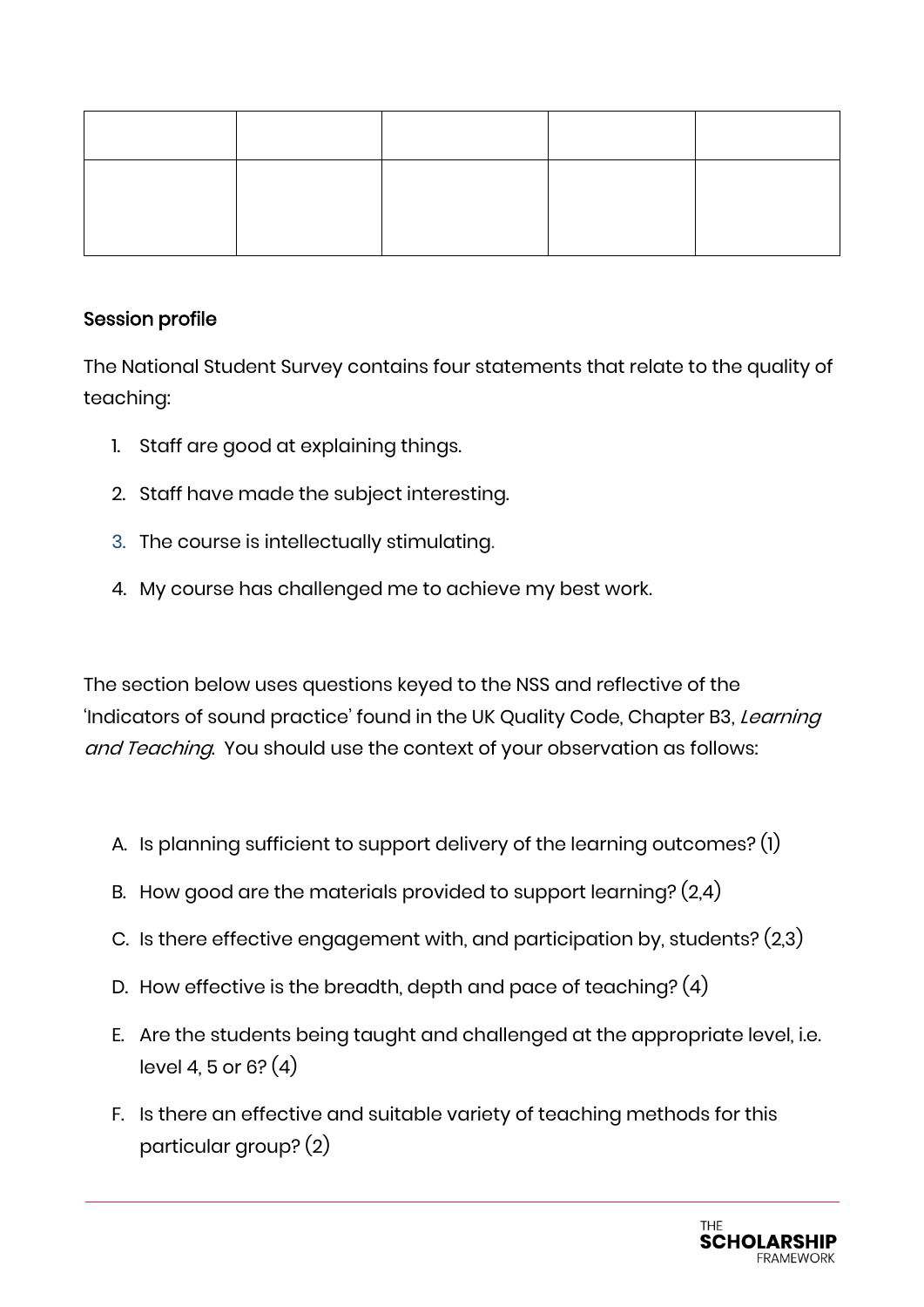# G. How effectively does the lecturer draw upon their scholarly or professional activity to inform their teaching? (4)

H. How effective generally is the teaching of subject-specific, transferable and practical skills as identified in the programme specification? (1)

| Signature of observer:                                                        | Signature of observee: |
|-------------------------------------------------------------------------------|------------------------|
|                                                                               |                        |
|                                                                               |                        |
| A professional discussion about the above teaching observation took place on: |                        |
|                                                                               |                        |
| This form and your personal action plan should form part of the regular       |                        |
| performance reviews with your HoF.                                            |                        |

### Notes to assist observers/observees in Higher Education Peer Observations

The College has adopted the following working definition of scholarly activity: "the process of maintaining and developing the deeper understanding and application of academic (vocational) subject (discipline) knowledge and ensuring its contemporary and professional currency."

Implicit in this definition is the recognition that scholarly activity comprises two bodies of knowledge which underpin the effectiveness of the higher education teacher in fulfilling their professional role. These are their discipline (subject) knowledge and their understanding of pedagogy within the academic infrastructure. (This reflects the concept of the dual-professional practitioner.)

The following list identifies components which contribute to scholarly activity:

• Continuous reading or other work aimed at maintaining currency in the subject to an appropriate level.

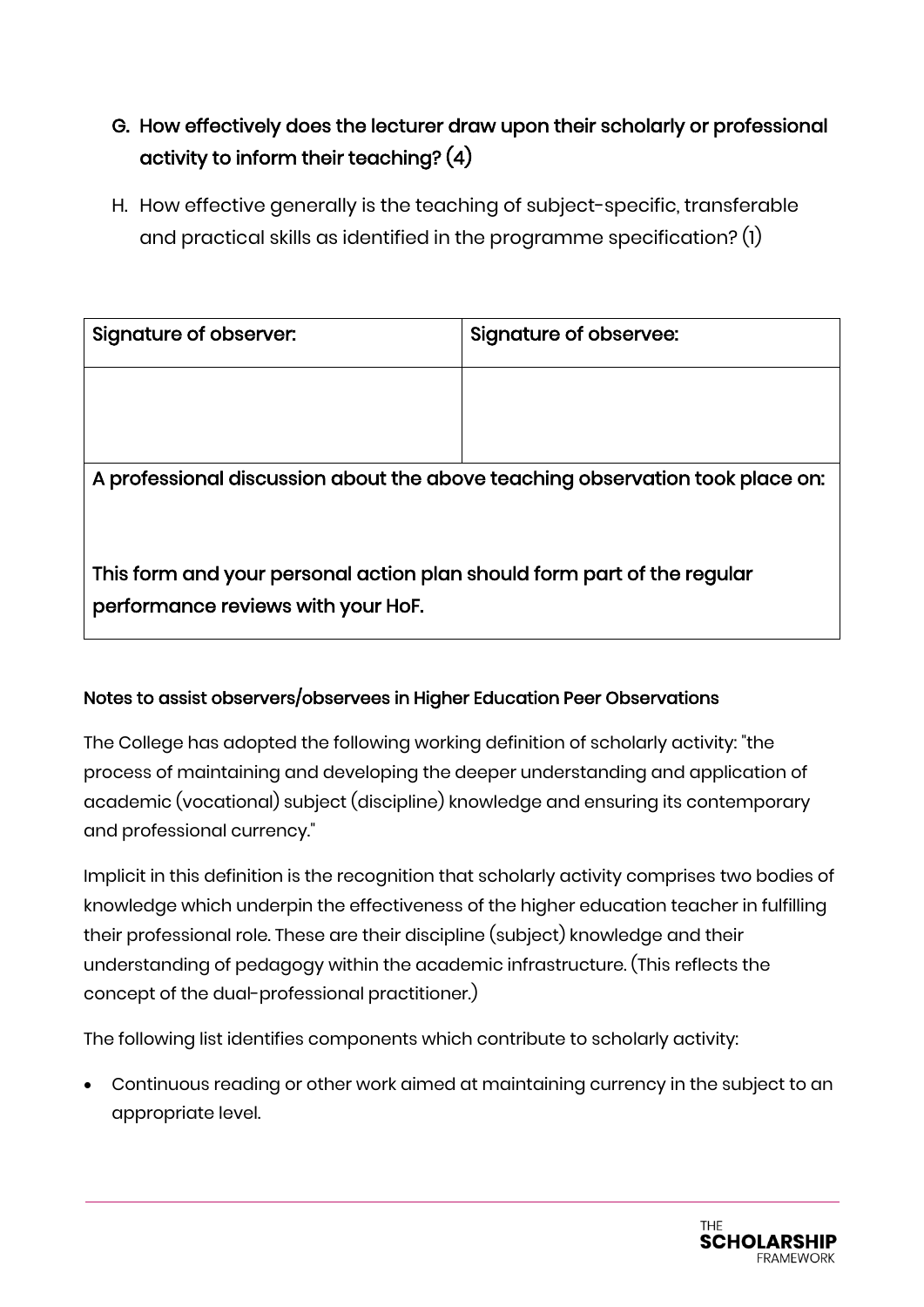- Wider reading in the subject so as to equip the teacher to deal with potentially stretching student questions, research topics and to prepare the changes in subject matter following original research.
- Contribution to the development and understanding of higher education pedagogy e.g. investigating, developing, evaluating and reporting on approaches to curriculum delivery such as the impact on the use of audio feedback on student attainment.
- Involvement in higher level professional activity e.g. maintaining CPD for professional status, contributing to the wider higher education community through involvement in the Higher Education Academy and other appropriate organisations.

#### Examples of how 'scholarly activity' might be evidenced in a lecture:

- Reference to current literature, recent information gathered from professional conferences, etc.
- Reference to personal research or recent professional activity.
- Current reading lists provided and updated teaching material.
- The use of current facts, figures, legislation, etc.
- Asking students to evaluate and analyse information. Case studies are a particularly good way to promote evaluative & analytical skills, particularly at Level 6.

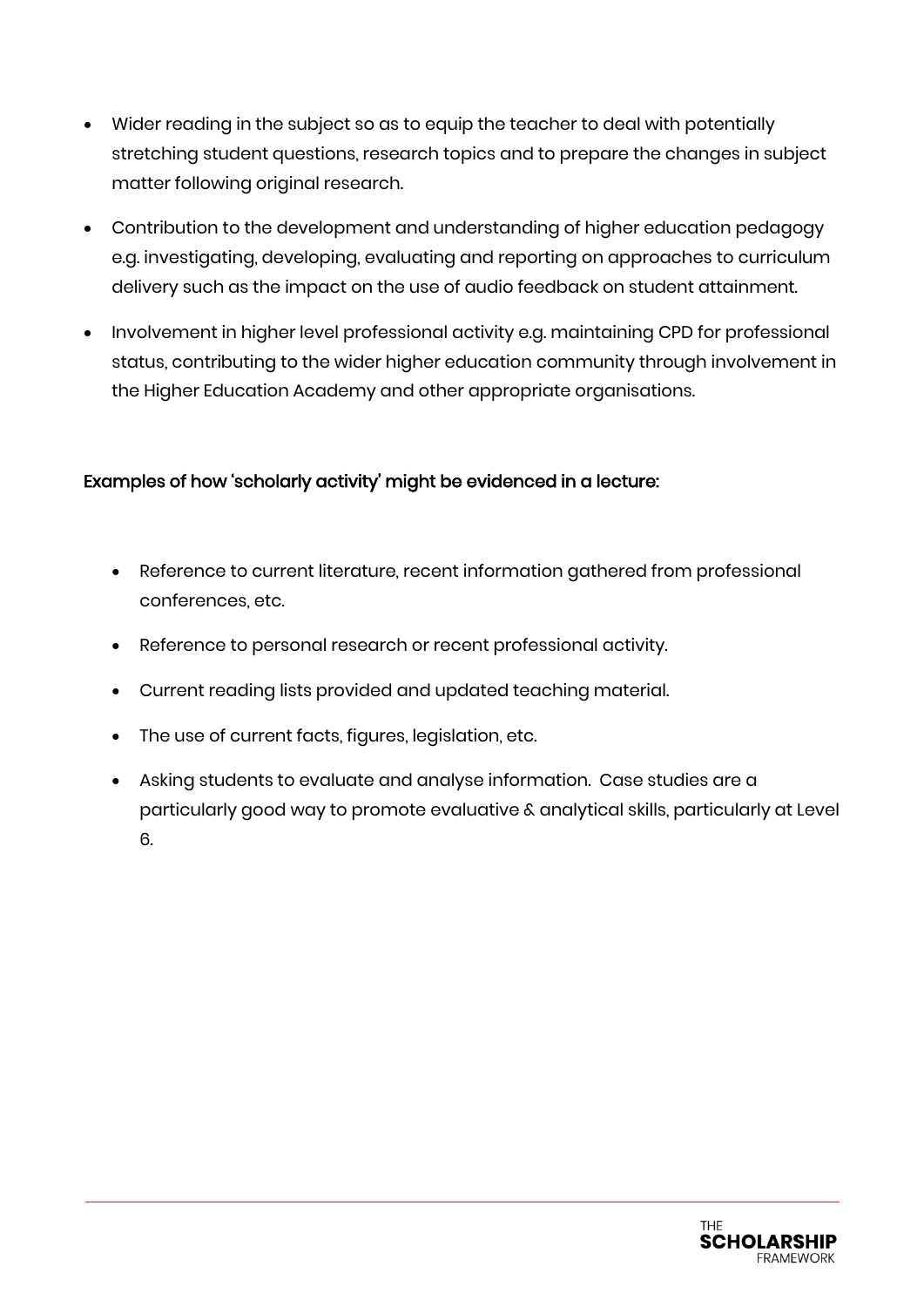Reflecting on your experience of the Teaching, Learning Communities this year, please answer the following questions:

1. As part of the TLC process, you were expected to observe at least one of your peers and be observed at least once.

(a) Did you manage to observe one peer from your group? Yes No

If you did not observe a peer, please explain why

| Were you observed? | Yes | No. |
|--------------------|-----|-----|

2. In your opinion, how well were the following aims of the triad process met? (Please circle)

|                                                                  | Strongly<br>agree | Agree | <b>Neutral</b> | <b>Disagree</b> | Strongly<br>disagree |
|------------------------------------------------------------------|-------------------|-------|----------------|-----------------|----------------------|
| Improve teaching<br>and learning within<br>own classes.          |                   |       |                | О               |                      |
| Improve<br>collaboration<br>across teams                         |                   |       | О              | О               |                      |
| Develop<br>engagement with<br>the peer<br>observation<br>process | U                 |       | О              | О               |                      |

- 3. What did you find most useful about the TLC experience?
- 4. What do you believe has been the impact of learning from the TLC experience so far?